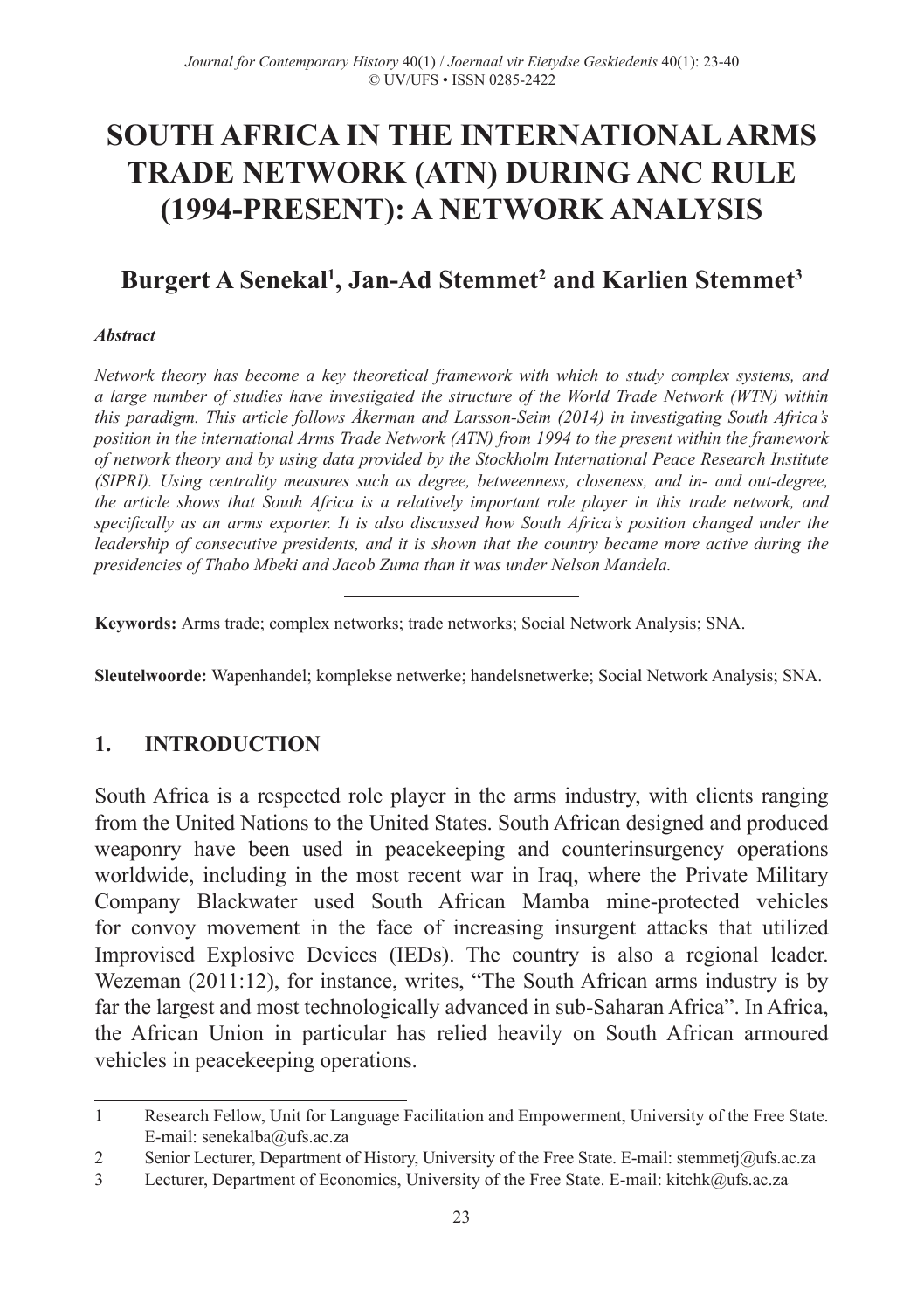The success of the South African arms industry in the post-Cold War arms market is largely a result of initiatives taken by the former National Party government to establish a self‑sufficient industry in the face of the UN arms embargoes and the growing threat of Soviet and Cuban military intervention in Southern Africa. Henk (2004:13) argues,

"The quest for security made South Africa one of the handful of states in the developing world willing to bear the economic burden of developing not only a massive conventional arms industry but also nuclear weapons and a space programme (the latter two being dismantled in the early 1990s). Still, South Africa's recent history bequeathed it an armaments industry like no other in Africa."

Of course, the South African arms industry had to adapt to the vastly different context in which trade occurred after 1994. On the one hand, the domestic demand for weaponry decreased significantly after the South African Defence Force (SADF) withdrew from Angola and Namibia in 1989, but on the other hand, the export market opened up after the embargoes were lifted in May 1994. Botha (2003:2) writes,

"In 1989 FW de Klerk succeeded PW Botha as president. Shortly thereafter, the Soviet Union collapsed, closing the chapter on superpower rivalry. This affected countries in Southern Africa, which had been drawn into the competition between the dominant powers. A settlement was reached in Namibia, whose transition to democracy followed in 1990. There was no longer a clear need for South Africa to maintain a strong military force. Instead the government faced the urgent task of balancing the budget after years of apartheid-era profligacy. It was the defence budget that suffered most [...]. By 1994, the industry was much smaller and had lost significant capacity and capability. However it had reshaped into a tougher, more cost effective and consequently more competitive actor in the international arms scene."

History provides a necessary context for any complex system, and in the case of the arms trade, events set in motion by the National Party in 1968 by establishing Armscor continue to have an effect on South Africa's contemporary arms industry. It is therefore against the backdrop of the Cold War and the National Party regime that this study explores how the industry created by the NP government engaged with the global arms industry under the new ANC government since 1994.

This article follows Åkerman and Larsson‑Seim (2014) in studying South Africa's position in the international Arms Trade Network (ATN) from 1994‑2014, using network theory. Like Åkerman and Larsson‑Seim, we use data on the international arms trade as provided by the Stockholm International Peace Research Institute (SIPRI), which is "the richest dataset available on arms trade" (Åkerman and Larsson‑Seim 2014:537). The dataset includes major conventional weapons systems, but not small arms or less‑lethal, chemical, biological or nuclear weapons. The authors focus on South Africa's changing trade relations and position in this industry since 1994, but draw comparisons with earlier periods whenever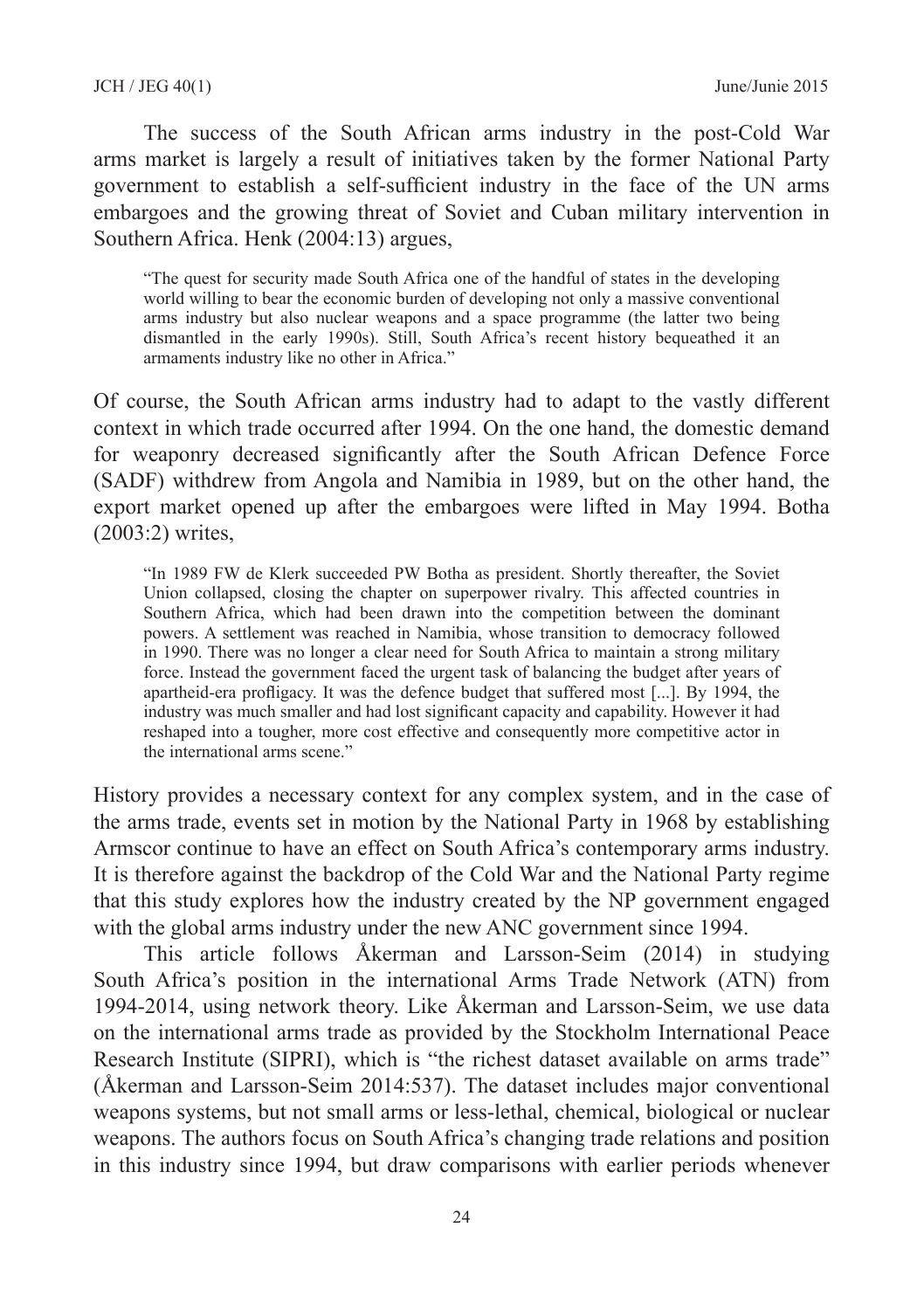applicable. In following studies of the World Trade Network (WTN), such as Fagiolo, Schiavo and Reyes (2008; 2009; 2010), Schiavo, Reyes and Fagiolo (2010), De Benedictis and Tajoli (2011), Squartini, Fagiolo and Garlaschelli (2011), Fagiolo, Squartini and Garlaschelli (2013) and Vicarelli *et al*. (2013), this article focuses on trade relations on a global scale rather than the dynamics of the local industry. While the WTN has been studied extensively, the ATN has not, and Åkerman and Larsson-Seim (2014:537) claim that theirs is the first published paper on the ATN. However, unlike in these studies (including the study by Åkerman and Larsson‑Seim), the focus in this article is not on the macrolevel topological properties of the trade network but rather on how South Africa has tied in with the international ATN.

## **2. SHORT BACKGROUND TO THE SOUTH AFRICAN ARMS INDUSTRY AFTER APARTHEID**

The end of the Cold War saw a major worldwide reduction in military spending. Singer (2002:193) writes that the total number of personnel employed by the world's armies was reduced by six million in the 1990s. The US military shrunk from 2,1 million in 1989 to 1,4 million in 2005, the Soviet Union/Russia downsized from an army of 5 227 000 in 1987 to 977 000 in 2001, and by 2005 the UK had an army that was at its smallest since the Battle of Waterloo (Schreier and Caparini 2005:4). The end of the Cold War affected South Africa as it did other countries around the globe, but the simultaneous ending of South Africa's war in Angola and the withdrawal of Cuban forces resulted in even larger defence budget cuts than experienced in many other countries. The South African defence budget was cut by 40% between 1989–1994, while procurement expenditure declined by 60% from R5,5 billion to R2,2 billion at 1990 prices (Botha 2003:2). These reductions are even more pronounced when considered as a percentage of South Africa's manufacturing output, as Henk (2004:14) writes, "Arms production as a percentage of South Africa's manufacturing output shrunk from a high of 6,6% in 1989 to 4,5% by 1994". Yet even more vivid is a comparison of South Africa's military expenditure as a percentage of Gross Domestic Product (GDP), with data provided by SIPRI: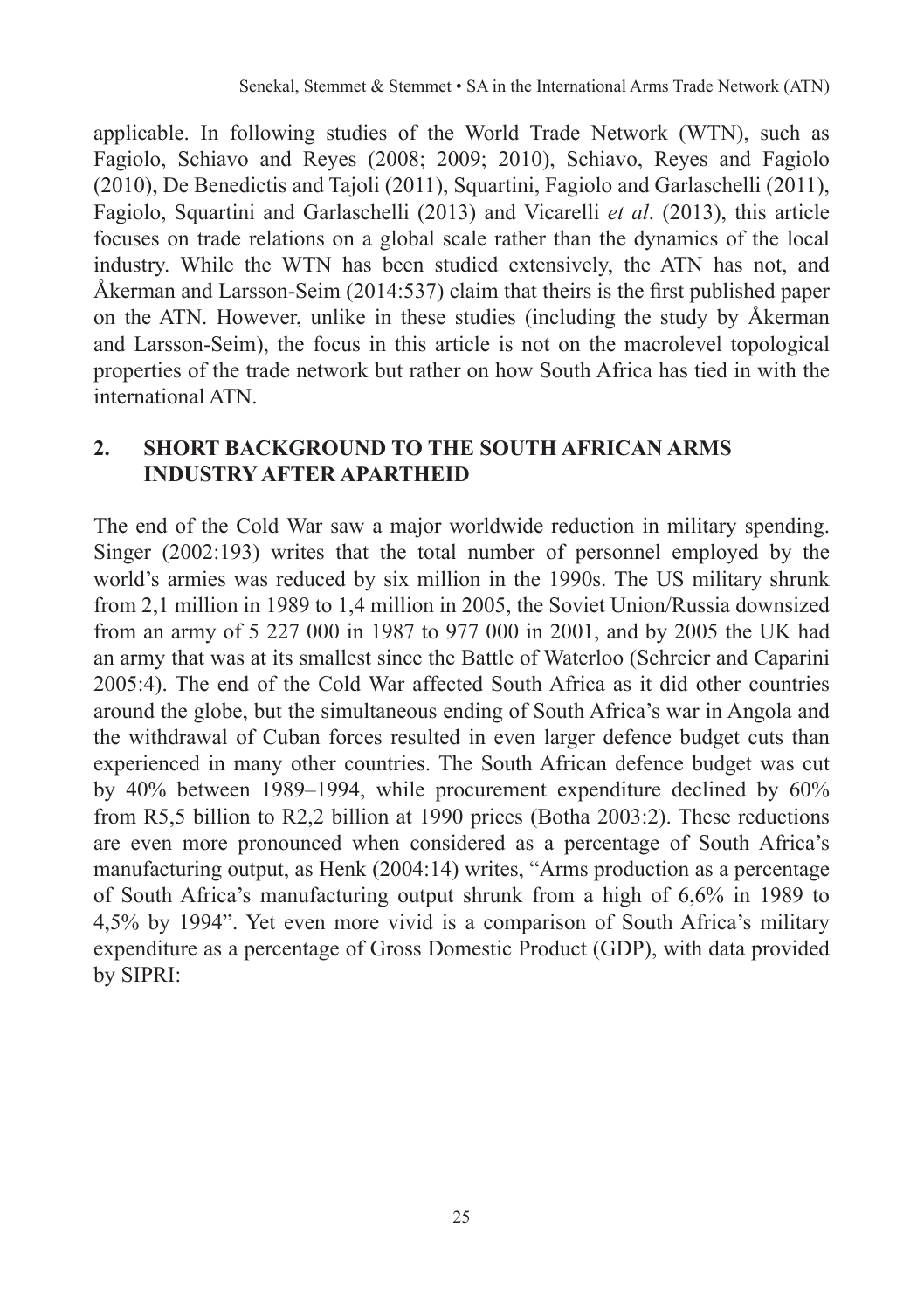

**Figure 1. South Africa's military expenditure as a percentage of GDP, 1988‑2014 (data by SIPRI)**

This vast reduction prompted a major restructuring of the local arms industry, with local arms manufacturers looking increasingly towards the export market, subcontracting projects, and looking at ways in which to enter the civilian market. While the South African arms industry was realigning itself, the UN Security Council Resolution 919 terminated the arms embargo in May 1994, following the successful completion of South Africa's first multiracial election (Stockholm International Peace Research Institute 2012). In 1994, arms exports represented 1% of South Africa's exports. However, as Henk (2004:15) observes, even at this time of uncertainty there was some hope for the future of the industry.

"Despite the trauma, not all the news for the arms industry in the early 1990s was unfavourable. To the surprise of many in South Africa and elsewhere, newly elected South African President Nelson Mandela publicly defended the country's arms industry and promoted its products on his overseas trips."

In the twenty years since the arms embargoes were lifted, this glimmer of hope would lead to a successful global repositioning of the South African arms industry. When looking at South Africa's arms imports and exports, the significant increase after 2006 can clearly be seen (Figures are SIPRI Trend Indicator Values (TIVs) expressed in US\$ million at constant 1990 prices):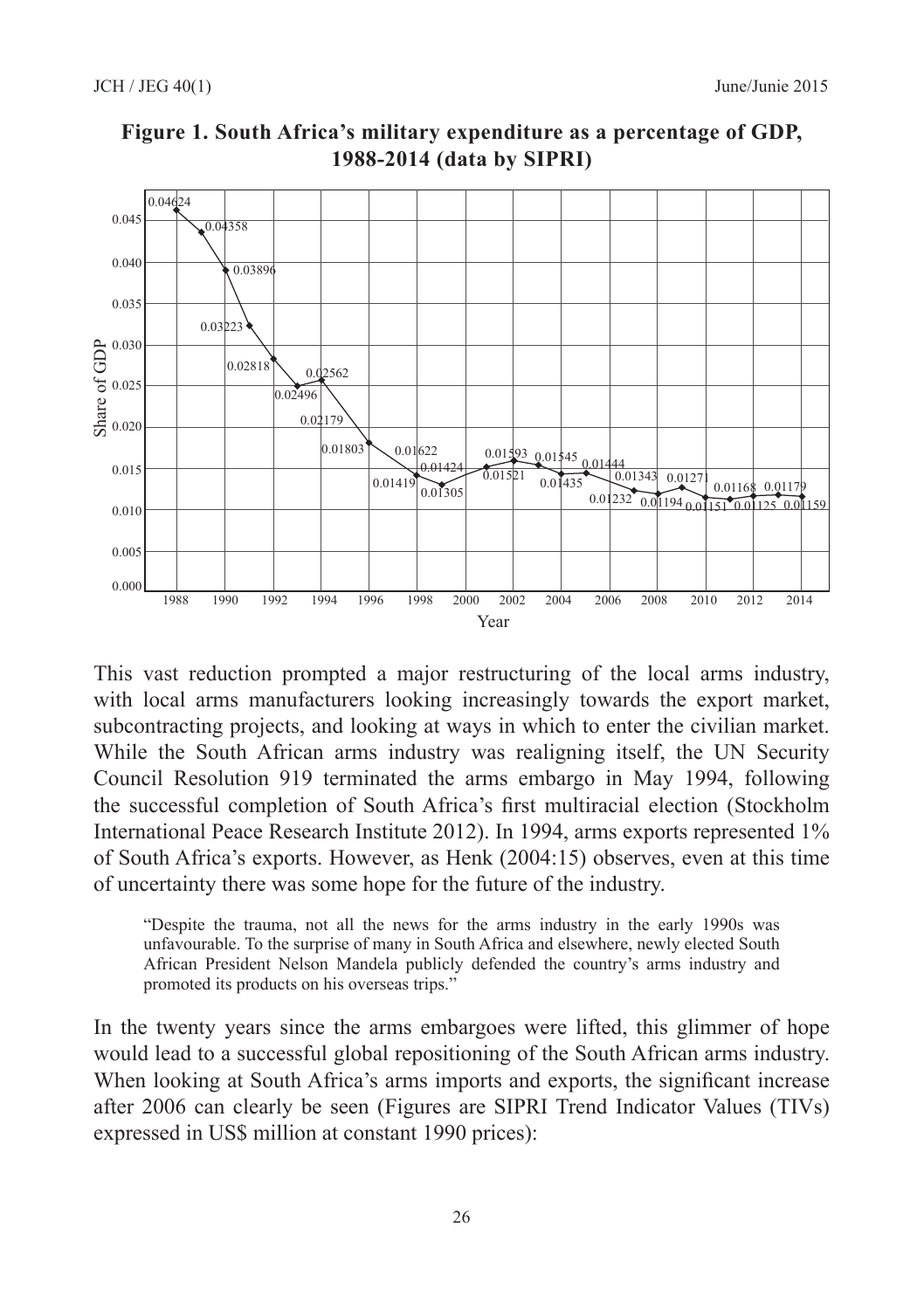

**Figure 2. South African arms imports and exports, 1994‑2014 (Data by SIPRI)**

As can be seen in these graphs, the arms industry established under the NP was thoroughly appropriated by the new ANC government. Globally South Africa ranked as the  $19<sup>th</sup>$  largest importer of major arms for the period 2005–2009 (Wezeman 2011:2). During this period, a total of 34,5 billion rand (US\$5 billion) worth of military equipment was also exported. Of the total, 1,7 billion rand (US\$241 million) or 4,9% was accounted for by exports to sub‑Saharan African countries, while 40% of South African arms exports were to the US (Wezeman 2011:4-5).

These increases in exports are the result of more aggressive overseas marketing by South African companies. Already by 2003, Botha (2003:8) observed, "some companies such as Eloptro (Denel), Grintekewation, and Fuchs (Reunert)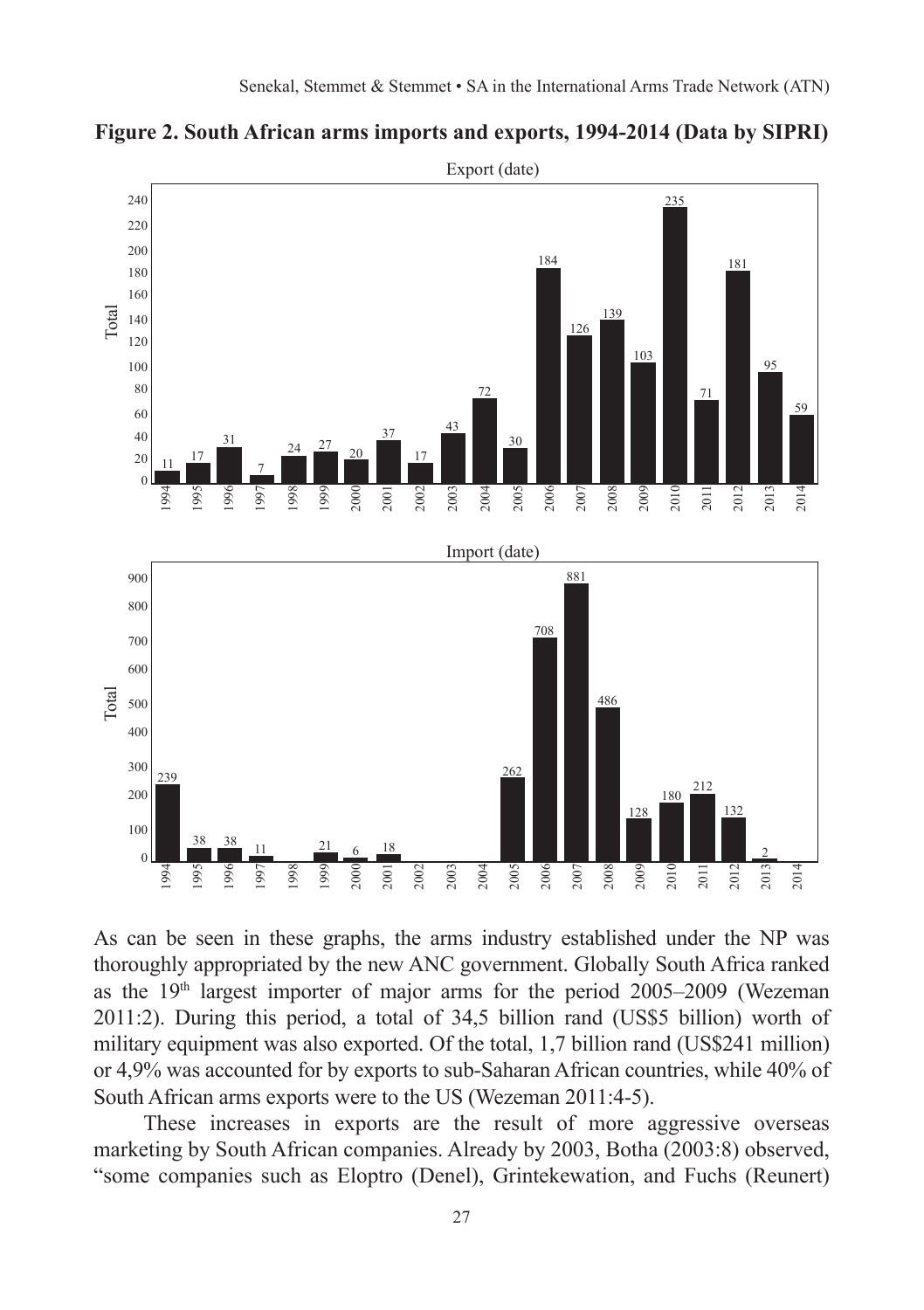export virtually their total output. Many companies such as Alvis‑OMC, Grintron (Grintek) and RDI (Reunert) do more than 50% of their business abroad". This shift from the domestic to the export market is precisely the result of the abovementioned changing political circumstances, and as Henk (2004:14) writes, the realignment of the local arms industry was largely successful,

"[...] after a decade of majority rule, the industry not only had survived the political transition, it had established a respected position as a key government partner. South Africa had become a global actor in the international arms market, having carved out significant high-technology niches where its products compete effectively."

The local arms industry was of course accompanied by various controversies, including corruption, of which the Tony Yengeni and Shabir Shaik convictions are probably the most notorious. On 24 October 2011, President Jacob Zuma announced that allegations of corruption would be investigated by the Commission of Inquiry into allegations of fraud, corruption, impropriety, or irregularity in the Strategic Defence Procurement Packages (SDPP), headed by Judge Seriti. This Commission of Inquiry is still on‑going. Exports to African countries, in particular where conflicts are still on-going, have also been controversial, as Wezeman (2011: 10) writes,

"There have been several documented cases of the use of South African supplied arms in human rights abuses in the period 2000–2009. Mamba armoured personnel carriers supplied by a South African company in 2003 were used in September 2009 by Guinean police forces when forcefully dispersing a gathering of people related to those killed during anti‑government demonstrations. Armoured vehicles supplied from South Africa were also used in the violent suppression of demonstrations in Uganda in 2006."

On the other hand, South African weaponry has also been used extensively in peacekeeping operations, for instance by the UN and African Union. Whether used to support or undermine human rights, the South African arms industry has continued to impact Africa, as it did during the Cold War.

## **3. SOUTH AFRICA IN THE ATN SINCE 1994**

Since the publication of Watts and Strogatz (1998) and Barabási and Albert (1999), network theory has become one of the key theoretical paradigms with which to study complex systems. International trade is of course a complex system, and some network studies on international trade relations were listed in the introduction of this article. Those studies are primarily concerned with investigating the macrolevel topological properties of international trade networks, including facets such as average path length (*L*), transitivity or clustering (*C*), modularity (*Q*), core/ periphery structures and others in order to come to a better understanding of the structure of the entire system (these and other macrolevel topological properties of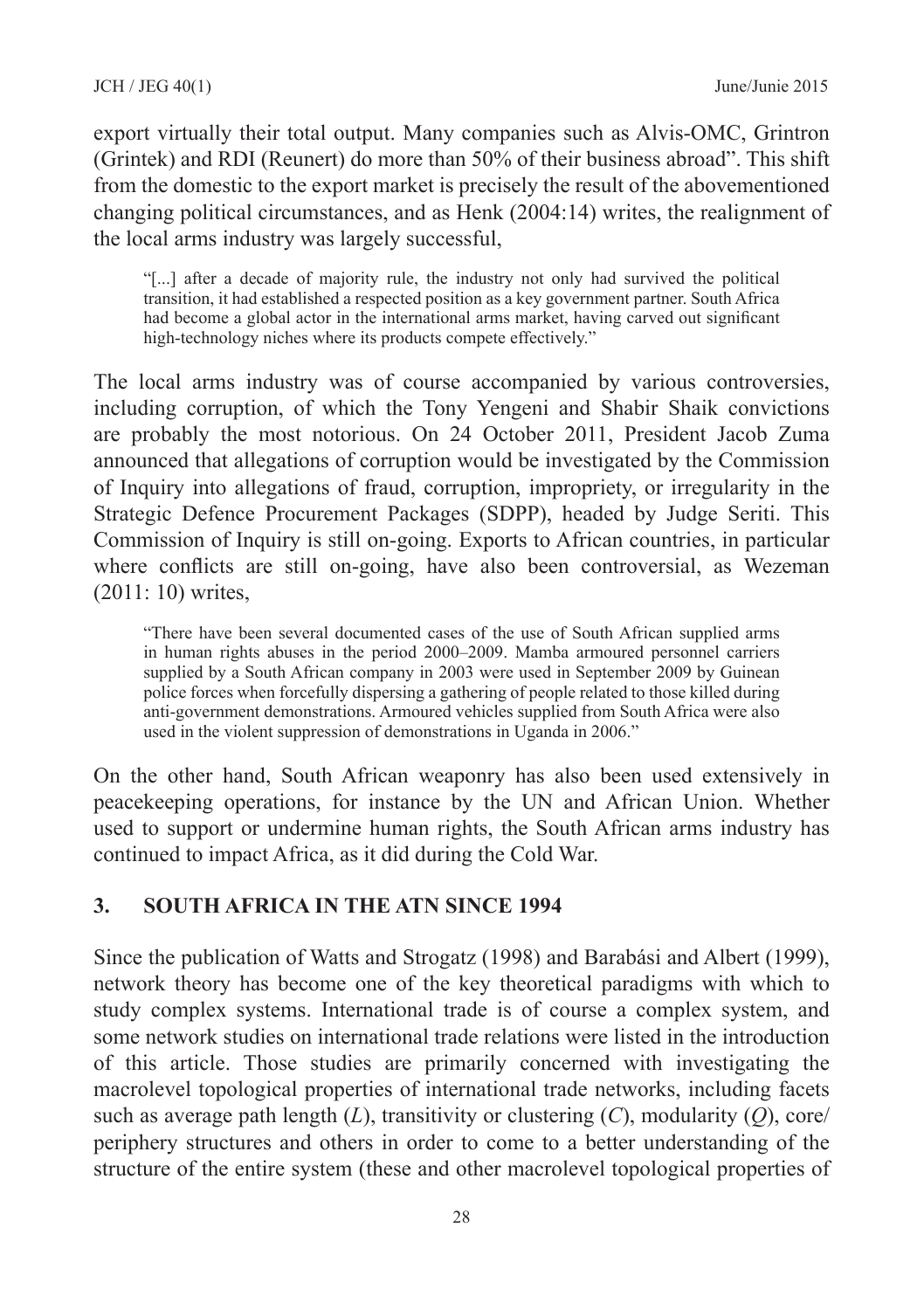networks or graphs are discussed in depth in e.g. Caldarelli (2013), Estrada (2012) and Newman (2010)). In addition to such macrolevel studies, one can also conduct a microlevel (node‑level) analysis of a network, where the focus falls on how the individual entity relates to all others in the network. In a microlevel analysis, measures of centrality such as those formalised by Freeman (1979) can be used to gauge the importance of an entity (also referred to as a *node* or *vertex*, denoted by *n*) based on its ties (also referred to as *edges* or in the case of a directed network, *arcs*, and denoted by *m*) to some or all other vertices in a network. The current article seeks to investigate South Africa's role in the ATN and hence conducts a node‑level analysis using Freeman's centrality measures.4

Degree centrality  $(C_p)$  is the simplest measure of centrality and measures the number of edges incident on a node. As such, it is a *local* measure in the sense that it only takes a node's immediate context into account, and is usually a measure of how actively a node is involved in the network. In a directed network (also called a *digraph*), the direction of ties is also indicated, which means that in– and out-degree can also be distinguished. In‑degree then refers to the number of ties pointing to a node, while out‑degree indicates the number of degrees pointing from a node to other nodes. Since the dataset analysed here indicates supplier and recipient, the network constructed is properly described as a digraph with arcs pointing from supplier to recipient, as was done in Åkerman and Larsson-Seim (2014:543). Like Åkerman and Larsson-Seim, we also are primarily interested in the occurrence of trade rather than the volume of trade, and therefore we also do not weight edges by trade volume.

Betweenness centrality  $(C_p)$  takes all edges in the network into account and is a *global* measure. Betweenness centrality measures to what extent short paths run through a node, and is usually seen as the measure that identifies the most important nodes in a network.

Closeness centrality  $(C<sub>c</sub>)$  also uses the concept of short paths by measuring to what extent a node can reach any other node, on average, within a short path and, as such, is also a global measure. Because nodes in the core of a network can reach any other node on average within a short path, closeness centrality also indicates which nodes can be found at the core of a network (for a more detailed discussion of the mathematical calculations underpinning these centrality measures, see e.g. Prell (2012:97-109); Estrada (2012:121-146) and Newman (2010:168-193)). What precisely these centrality measures mean in terms of the ATN is discussed below.

In the case of the ATN, vertices represent countries and their trade relations are represented as arcs. When represented as a network, 212 countries with 1 760

<sup>4</sup> Åkerman and Larsson‑Seim (2014:546) also compute these centrality measures, but do not provide a detailed list of their results.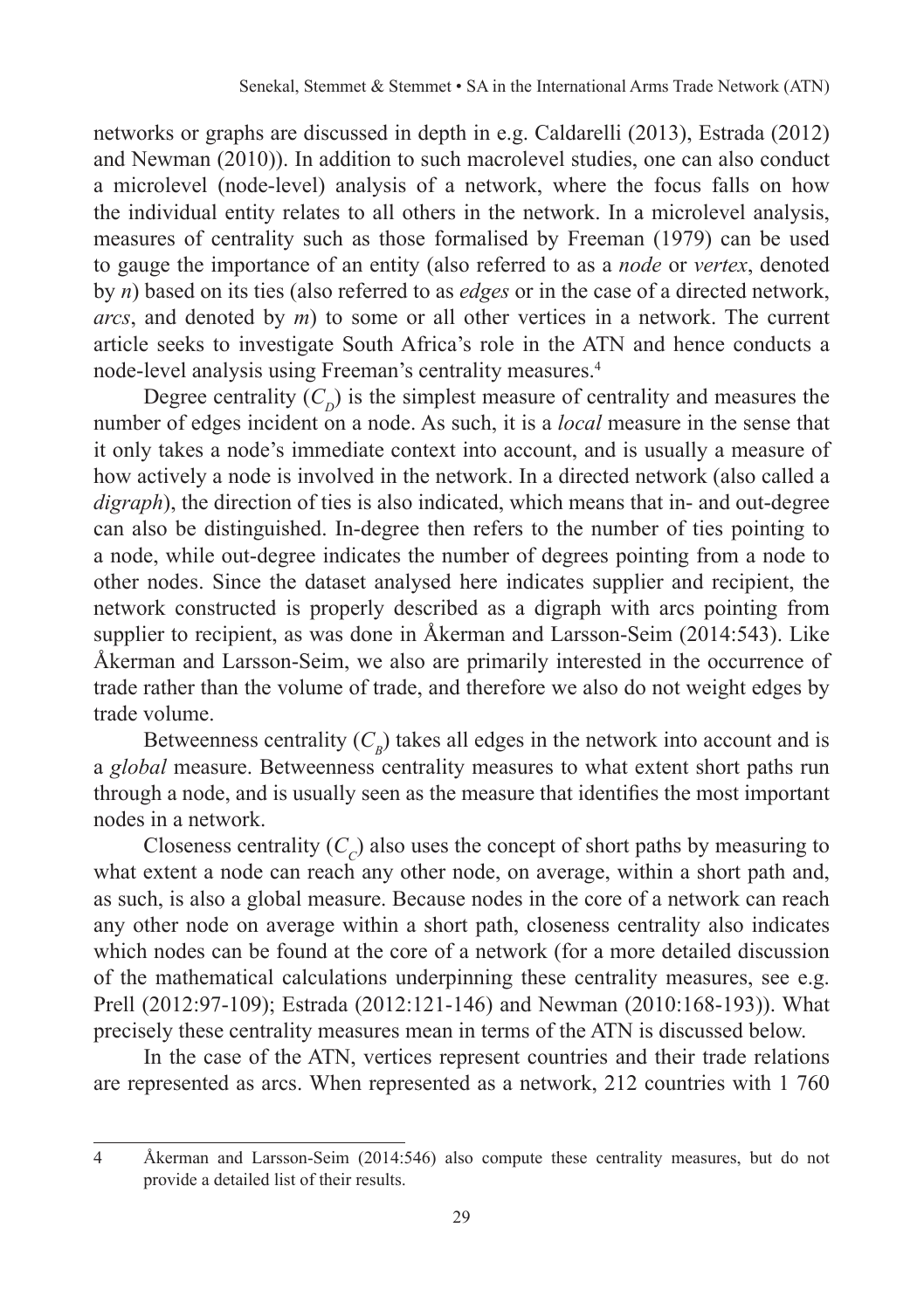#### JCH / JEG 40(1) June/Junie 2015

| <b>Period</b> |                 | m                        |        |  |
|---------------|-----------------|--------------------------|--------|--|
| 1948-1994     | າາເ<br>د ۱ سه ب | $60^\circ$<br><b>UNL</b> | $\sim$ |  |

1994‑2014 212 1 760 8,302

ties belong to the network of arms transactions that took place in the ATN between 1994 and 2014, with an average  $(k)$  of around eight ties per country:

The number of countries taking part in the ATN has therefore decreased slightly since 1994, but the higher average degree shows that the countries that do still form part of the ATN trade with a higher number of other countries, on average. These figures of course differ in the periods where South Africa stood under different leadership, namely 1995‑19995 under Nelson Mandela, 2000‑2008 under Thabo Mbeki, and 2009-2014 under Jacob Zuma. The following table provides the above figures for each of these periods:

| Period    | n   | m       | (K)   |
|-----------|-----|---------|-------|
| 1995-1999 | 159 | 677     | 4,258 |
| 2000-2008 | 178 | 1 0 6 8 | 6,0   |
| 2009-2014 |     | 885     | 5,057 |

South Africa's position in the global arms trade network can be calculated using Freeman's (1979) degree-, betweenness- and closeness centralities. The following table provides these scores of the 30 highest-scoring countries on all three of these centrality measures for the entire period:

| Country              | $C_p$ | Country              | $C_{B}$ | Country              | $c_{c}$ |
|----------------------|-------|----------------------|---------|----------------------|---------|
| <b>United States</b> | 151   | <b>United States</b> | 1.0000  | <b>United States</b> | 1.0000  |
| France               | 117   | Russia               | 0.5283  | France               | 0.8951  |
| Germany              | 104   | Unknown country      | 0.5263  | Italy                | 0.8869  |
| Italy                | 104   | France               | 0.4101  | W                    | 0.8869  |
| Russia               | 98    | Ukraine              | 0.3101  | Russia               | 0.8631  |
| United Kingdom       | 93    | South Africa         | 0.3033  | Canada               | 0.8309  |
| Canada               | 88    | Italy                | 0.2589  | Israel               | 0.8239  |
| Israel               | 76    | Germany              | 0.2584  | United Kingdom       | 0.8169  |

**Table 1. Centralities of countries in the ATN 1994‑2014**

<sup>5</sup> A president's term in office was rounded off as necessitated by the calculations.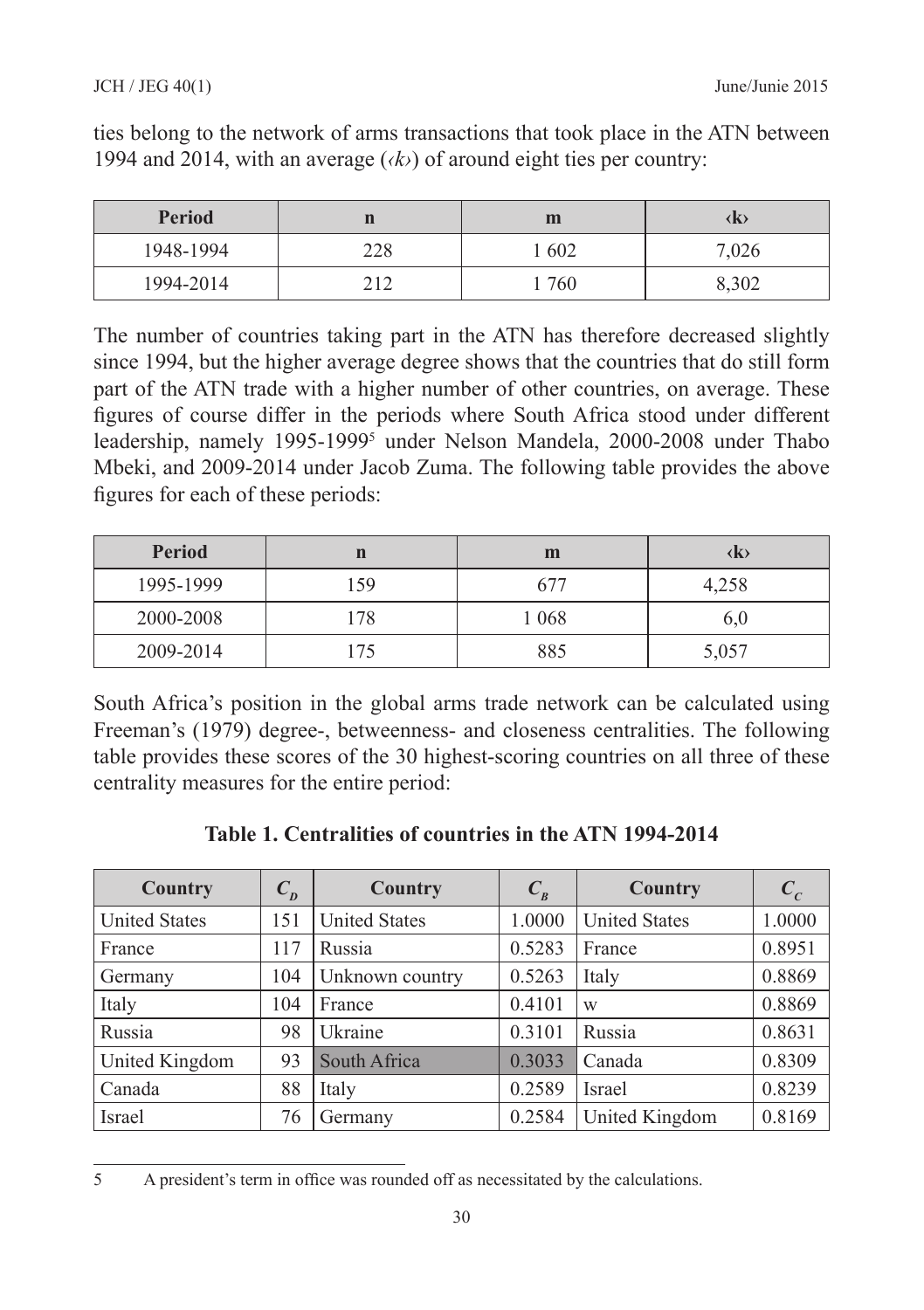| Country                        | $C_p$ | Country        | $C_{B}$ | Country                        | $C_{c}$ |
|--------------------------------|-------|----------------|---------|--------------------------------|---------|
| Netherlands                    | 76    | Israel         | 0.2345  | Ukraine                        | 0.8146  |
| Ukraine                        | 75    | China          | 0.2070  | South Africa                   | 0.8101  |
| South Africa                   | 73    | Canada         | 0.2061  | Spain                          | 0.7838  |
| Spain                          | 69    | United Kingdom | 0.1980  | Czech Republic                 | 0.7775  |
| China                          | 65    | Netherlands    | 0.1650  | Netherlands                    | 0.7713  |
| Sweden                         | 65    | Australia      | 0.1076  | Unknown country                | 0.7612  |
| Czech Republic                 | 62    | Bulgaria       | 0.0987  | China                          | 0.7612  |
| Unknown country                | 57    | India          | 0.0984  | <b>Brazil</b>                  | 0.7572  |
| <b>Brazil</b>                  | 49    | Czech Republic | 0.0963  | Sweden                         | 0.7572  |
| Switzerland                    | 48    | Spain          | 0.0906  | Switzerland                    | 0.7360  |
| Norway                         | 45    | Turkey         | 0.0845  | India                          | 0.7305  |
| Poland                         | 45    | <b>Brazil</b>  | 0.0724  | Jordan                         | 0.7268  |
| Austria                        | 41    | Slovakia       | 0.0646  | Singapore                      | 0.7232  |
| Turkey                         | 40    | Norway         | 0.0630  | Poland                         | 0.7232  |
| Finland                        | 39    | Singapore      | 0.0554  | Turkey                         | 0.7196  |
| Australia                      | 34    | Iran           | 0.0517  | Indonesia                      | 0.7178  |
| Indonesia                      | 34    | Georgia        | 0.0516  | Bulgaria                       | 0.7143  |
| Belgium                        | 33    | Eritrea        | 0.0502  | Finland                        | 0.7108  |
| Bulgaria                       | 33    | Ireland        | 0.0483  | Norway                         | 0.7090  |
| India                          | 32    | Sweden         | 0.0428  | <b>United Arab</b><br>Emirates | 0.7073  |
| <b>United Arab</b><br>Emirates | 31    | Poland         | 0.0401  | Peru                           | 0.7073  |
| Denmark                        | 30    | Egypt          | 0.0389  | Malaysia                       | 0.7039  |

This table indicates that the US has the highest degree centrality, which means it has the highest number of trading partners in the ATN, France the second highest, etc. Note South Africa's 11<sup>th</sup> position in terms of degree centrality: South Africa has a very high number of trading partners (73) when taking the country's relatively small economy into account – countries with much larger economies, such as Sweden and Norway, have fewer trading partners. Countries with a high degree centrality often dominate trade networks; In De Benedictis and Tajoli's (2011) study, the UK had the highest degree in the entire World Trade Network (WTN) in 1980, while the US had the highest degree in 2000. However, unlike in the ATN, South Africa does not feature high on degree centrality in the WTN, which illustrates what an important role the arms trade plays in South Africa's trade relations.

Betweenness centrality in this case means that these countries serve to provide cohesion to the network by creating short paths between other countries,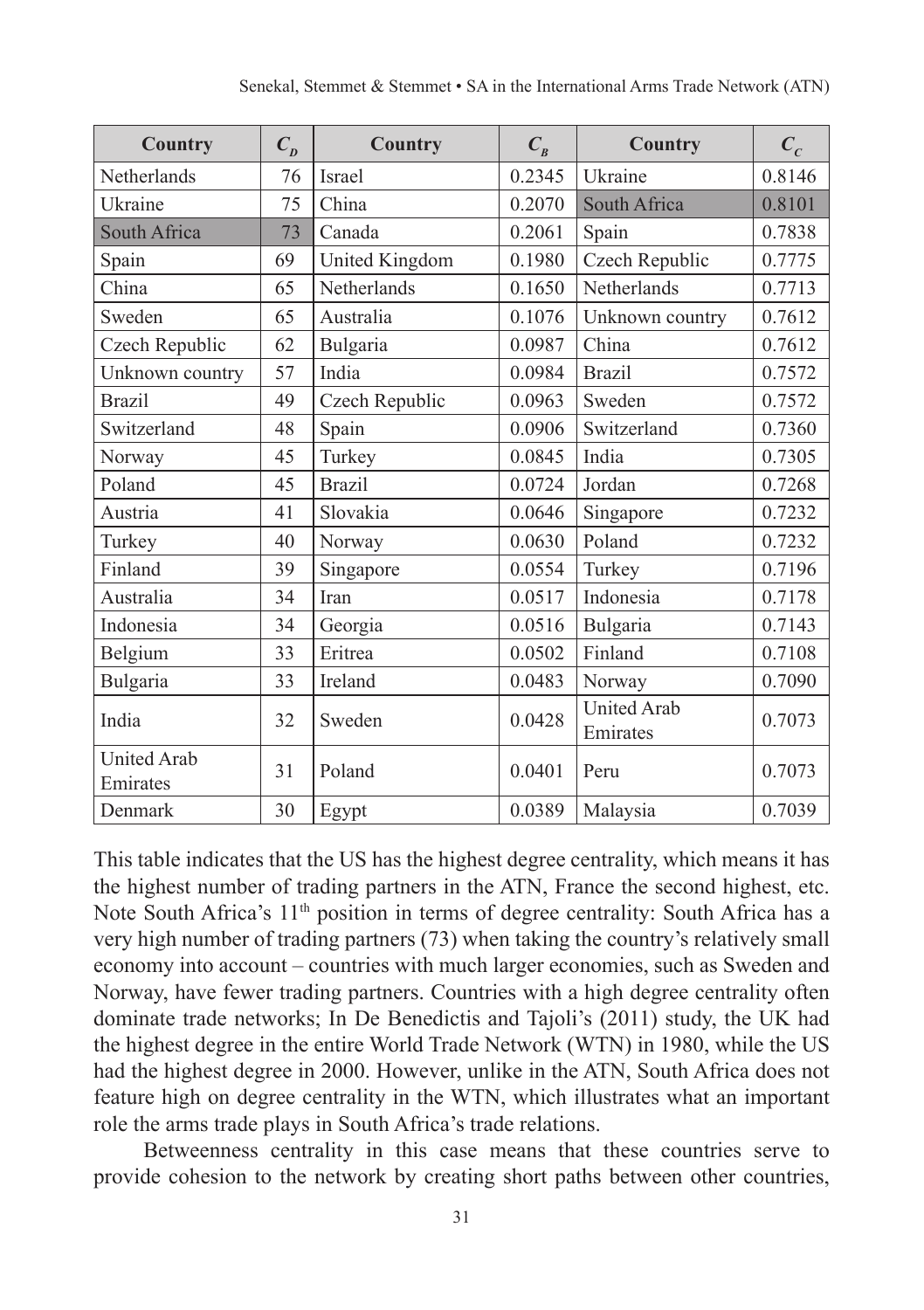and because betweenness centrality often identifies the most important nodes in a network, it is noteworthy that the US and Russia are at the top of the list: these are of course the former and current superpower(s), and two of the largest economies in the world, as well as two of the major role players in the ATN. The US was ranked third on betweenness centrality in the WTN in 1960, seventh in 1980, and first in 2000 (along with Germany), while the UK was ranked second in terms of betweenness centrality in 1960, first in 1980, and third in 2000 (De Benedictis and Tajoli 2011:1434). In the WTN, South Africa again does not play a significant role when its position is measured using betweenness centrality, and hence its 6<sup>th</sup> position in the ATN is highly significant as it shows again what an important role the arms trade plays in connecting South Africa to global trade networks.

When considering closeness centrality, the US is again at the top of the list, which indicates that it is positioned at the very core of the network (as it was during the Cold War), along with France, Italy, Germany and Russia. Note again South Africa's relative high position, placing it in the top ten, while South Africa had a lower position during the Cold War (South Africa had the  $17<sup>th</sup>$  highest closeness centrality during the Cold War). Taken together, these three measures of centrality show that the US is at the core of the ATN, with Russia, Germany, France, and Israel following closely behind, and South Africa is clearly a major player as well (in terms of connections).

South Africa's relative central position in the arms trade network is determined by its connections: connections with other well-connected countries elevate a country's position in terms of the above measures (except degree centrality, which only measures direct connections). Both the US and South Africa have traded with the following countries in this period: Mali, the Netherlands, Norway, Oman, Peru, Saudi Arabia, Senegal, Spain, Sweden, Switzerland, Thailand, United Arab Emirates, United Kingdom, and Yemen. South Africa has a similar trade partner overlap with Russia, Israel, Germany, France, Italy, and other highly central role players in the weapons industry. South Africa's trade partner overlap with Russia include Algeria, Angola, Azerbaijan, Brazil, Burkina Faso, Colombia, Djibouti, Ecuador, Finland, Germany, Ghana, Guinea, India, Indonesia, Iraq, Israel, Italy, Jordan, Kenya, Malaysia, Peru, Rwanda, Senegal, Thailand, Uganda, United Arab Emirates, the UK, the UN, the US, and Yemen. Note also that the above relationships are directed: Israel, Germany, and Italy sell weapons *to* Russia, while the rest of the countries (including the US and UK), purchase weapons *from* Russia. In this sense, there is a major difference between Russia and South Africa's trade relations: Russia is mostly *selling*, while South Africa has a higher number of partners it purchases from.

Because this nuance in the degree centralities of countries is also important to take into consideration, Table 2 provides the in- and out-degrees of the top 30 countries from 1994-2014: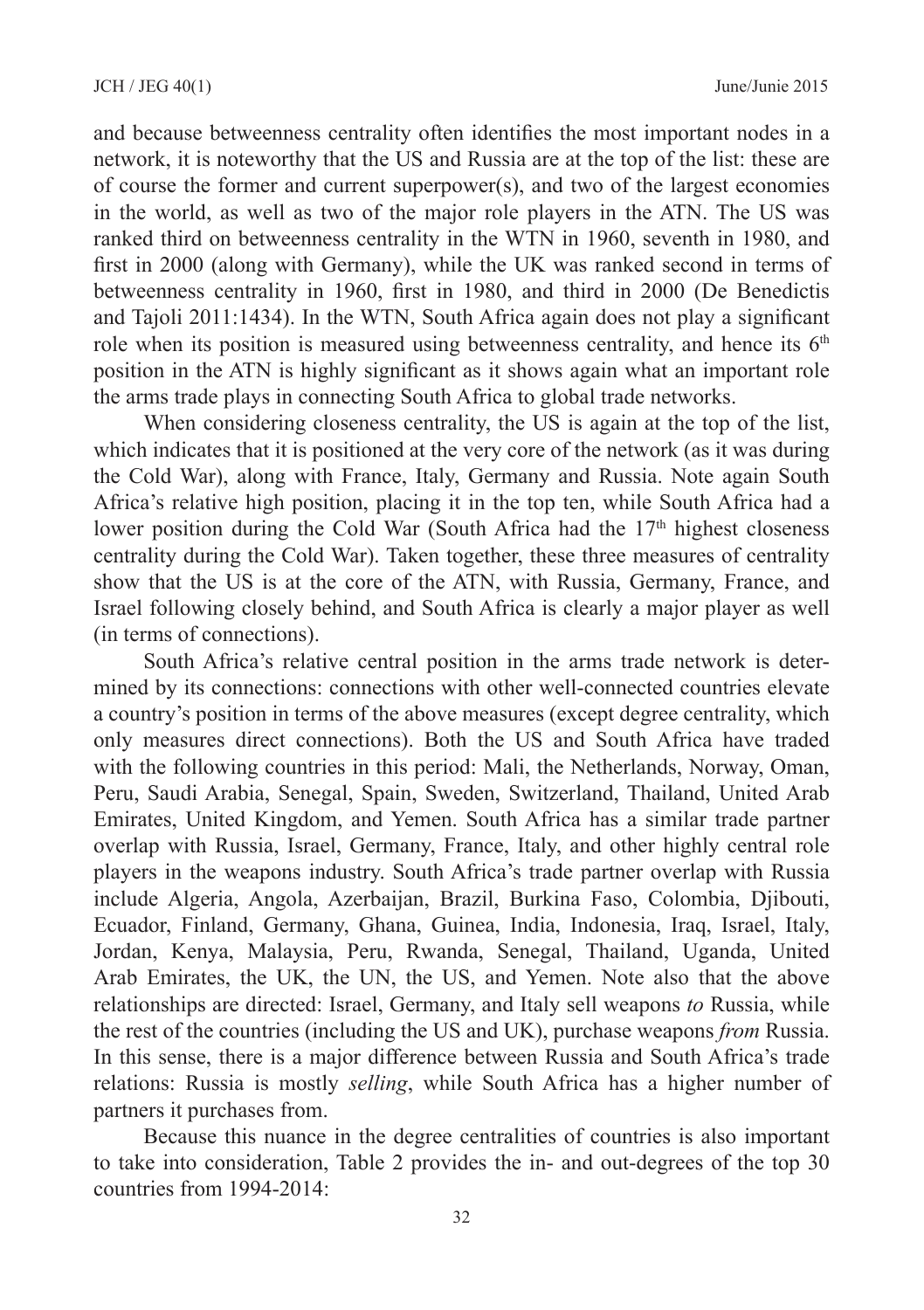| Country                     | <b>In-Degree</b> | Country              | <b>Out-Degree</b> |
|-----------------------------|------------------|----------------------|-------------------|
| Indonesia                   | 27               | <b>United States</b> | 126               |
| <b>United States</b>        | 25               | France               | 105               |
| Iraq                        | 24               | Germany              | 94                |
| Malaysia                    | 24               | Italy                | 93                |
| Pakistan                    | 22               | Russia               | 92                |
| Thailand                    | 22               | Canada               | 74                |
| <b>Brazil</b>               | 21               | United Kingdom       | 72                |
| United Kingdom              | 21               | Ukraine              | 72                |
| Peru                        | 21               | Israel               | 70                |
| India                       | 20               | South Africa         | 62                |
| Jordan                      | 20               | Netherlands          | 60                |
| Uruguay                     | 20               | China                | 57                |
| <b>United Arab Emirates</b> | 20               | Spain                | 54                |
| Algeria                     | 19               | Sweden               | 49                |
| Ecuador                     | 19               | Czech Republic       | 46                |
| Mexico                      | 19               | Unknown country      | 43                |
| Oman                        | 19               | Switzerland          | 40                |
| Chile                       | 19               | Norway               | 34                |
| Angola                      | 18               | Austria              | 30                |
| Colombia                    | 18               | <b>Brazil</b>        | 28                |
| Poland                      | 17               | Poland               | 28                |
| Nigeria                     | 17               | Finland              | 25                |
| Saudi Arabia                | 17               | Bulgaria             | 25                |
| Venezuela                   | 17               | Turkey               | 24                |
| Chad                        | 17               | <b>Belarus</b>       | 24                |
| Sweden                      | 16               | Australia            | 22                |
| Netherlands                 | 16               | Belgium              | 19                |
| Bangladesh                  | 16               | Slovakia             | 19                |
| Czech Republic              | 16               | Denmark              | 18                |
| Egypt                       | 16               | Singapore            | 14                |

**Table 2. The in‑ and out‑degrees of the top 30 countries, 1994‑2014**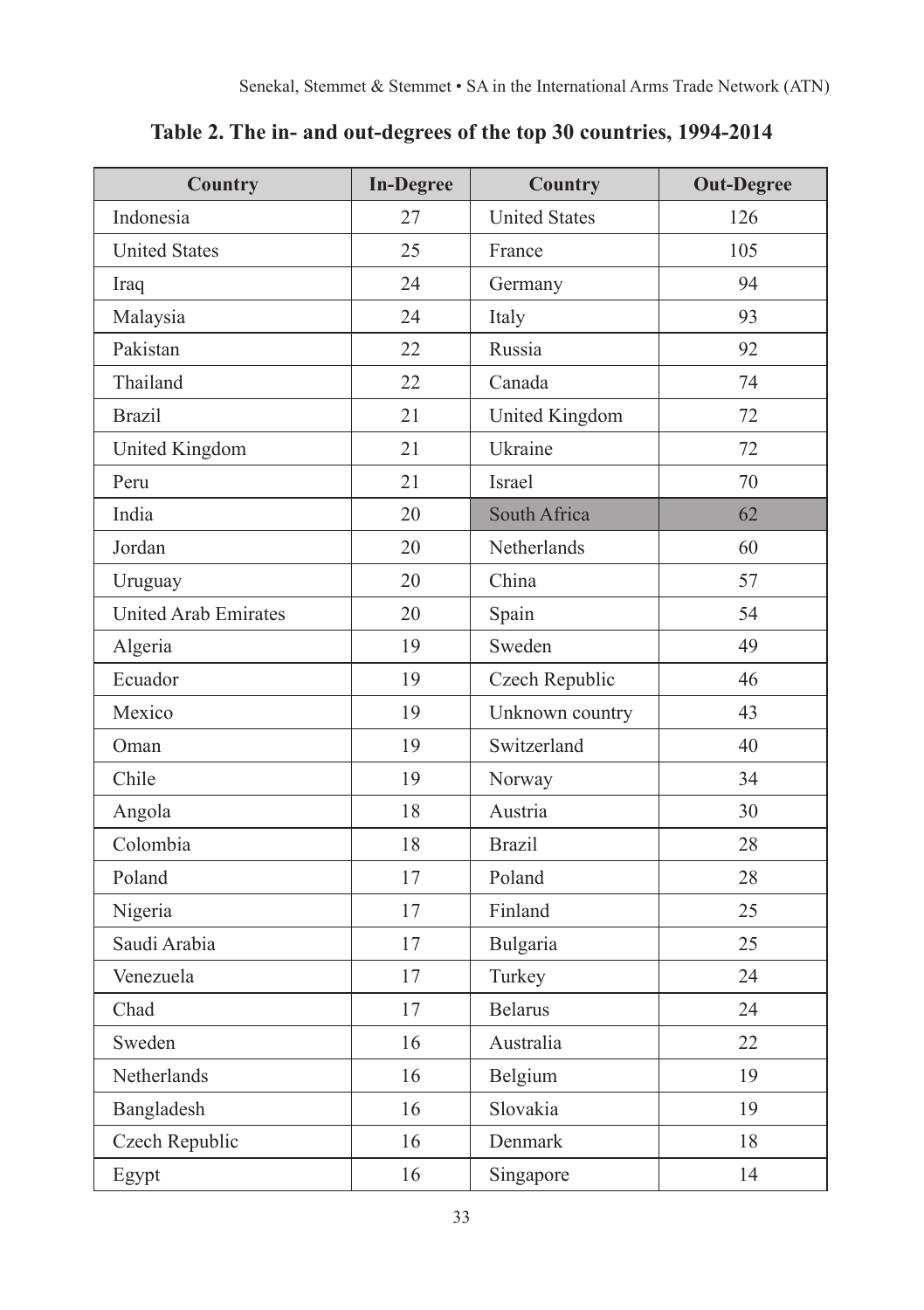Note that South Africa does not feature in the top 30 list of the countries with the highest in-degrees, but is  $10<sup>th</sup>$  on the list of countries with the highest out-degree. This means that South Africa is an important role player in terms of *exports*, but not imports: its high closeness and betweenness centrality scores are due to its exports rather than imports.

Many of the Cold War alliances of the ANC have been lost since 1994. The ANC government did not trade with the Ukraine, North Korea, or Vietnam, while South Africa's weapons trade with Namibia was limited to 24 G-2 guns sold in 1998. Despite the close connections between the ANC and the South West Africa People's Organization (SWAPO), and despite North Vietnam's help to the ANC during the so-called freedom struggle (see e.g. Giliomee 2012:392), virtually no weapons trade came of any of these relations. Ties with Tanzania, where Umkhonto we Sizwe (MK) training camps had also been located, is limited to five CASSPIR APCs sold to Tanzania in 2008, while Angola's willingness to provide training camps to MK during the 1980s (see e.g. Central Intelligence Agency 1979:11-13), did not lead to major arms trade relations either: six CASSPIR APCs were ordered by Angola in 1994, and another 45 in 2013. While the ANC had bases in Mozambique during the freedom struggle, and Nelson Mandela even married the widow of Samora Machel (Mozambique's president during the Cold War (1975‑1986)), trade with Mozambique is similarly limited to a total of 21 CASSPIR APCs sold to Mozambique in 2000 and 2003.

Also absent in South Africa's weapons trade network is Zimbabwe. In this period, Zimbabwe traded with Bulgaria, China, the Czech Republic, France, Italy, Libya, Russia, Slovakia, and the Ukraine, but not with South Africa. Two of the other pariah states, North Korea and Iran, never traded with South Africa directly, but France and Germany both supplied Iran and South Africa, and North Korea and South Africa both supplied Yemen (incidentally, Russia supplied both Iran and North Korea).

### **4. SOUTH AFRICA'S CHANGING TRADE RELATIONS UNDER DIFFERENT PRESIDENTS**

South Africa's trading partners have, however, changed under different presidents. Under Nelson Mandela (1995‑1999), South Africa traded with the following 25 countries: Algeria, Cameroon, Canada, Chile, Colombia, Republic of the Congo, Côte d'Ivoire, France, Germany, Ghana, India, Israel, Italy, Namibia, Peru, Rwanda, Sierra Leone, Swaziland, Sweden, Switzerland, Uganda, United Arab Emirates, the UK, UN and the US. One of the few struggle legacies that can be seen in this list is ANC ties to Sweden. Olaf Palme, the Swedish Prime Minister (1969-1976) and 1982‑1986), was highly sympathetic to the ANC's cause, and South Africa's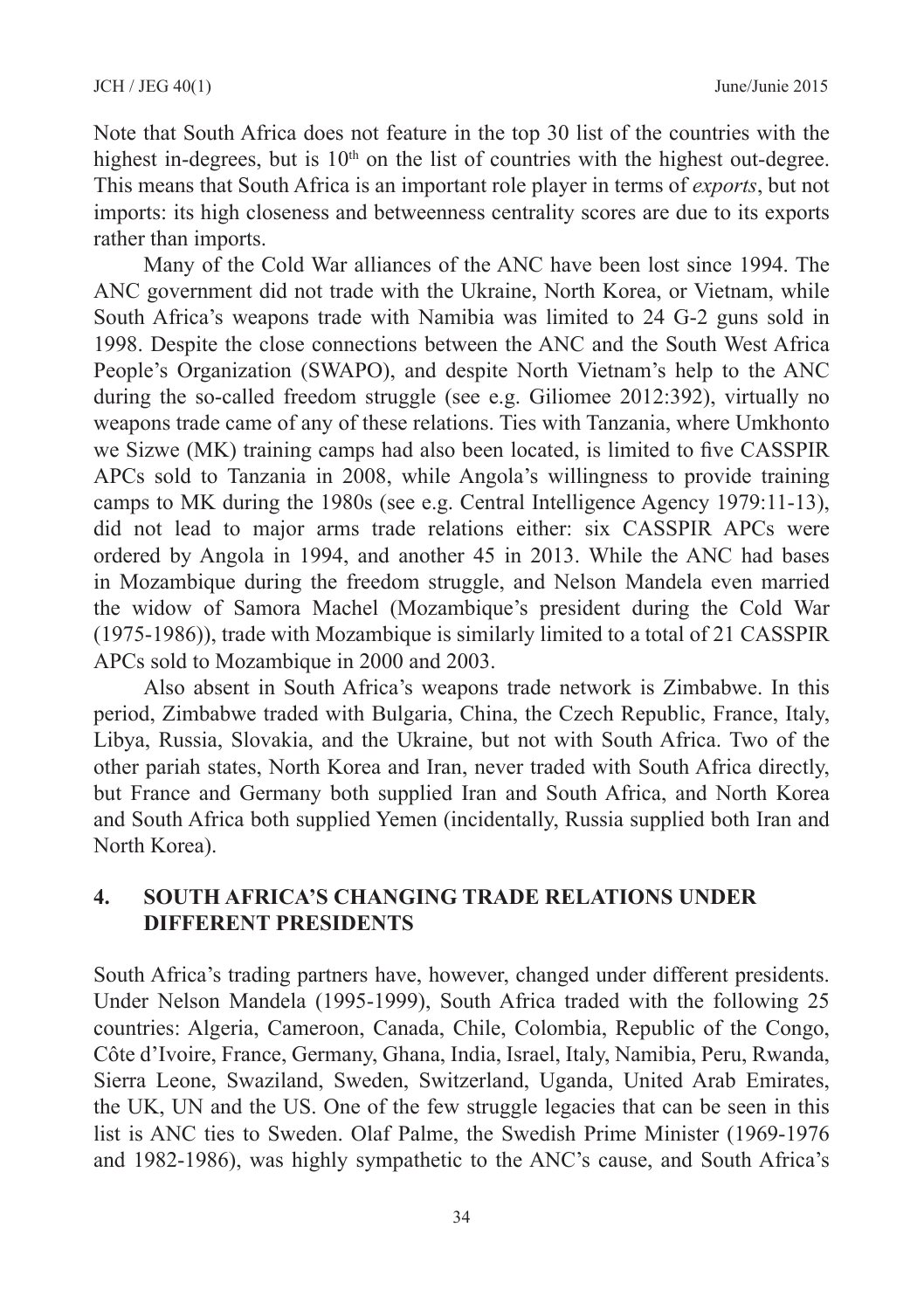weapons trade with Sweden started in 1998 when South Africa sold six Mamba APCs to Sweden. In 1999, Sweden sold nine JAS‑39C Gripen fighters to South Africa, with another 17 in 2000. Since then, South Africa has sold 370 RG‑32 Scout Armoured Personnel Vehicles (APVs) to Sweden, and indeed the second highest value of imports came from Sweden.

Under Thabo Mbeki (2000‑2008), South Africa traded with the following 43 countries or organisations: African Union, Algeria, Azerbaijan, Brazil, Burkina Faso, Burundi, Cameroon, Canada, the Republic of the Congo, Djibouti, Finland, France, Gabon, Germany, Ghana, Guinea, India, Indonesia, Iraq, Ireland, Jordan, Malawi, Malaysia, Mali, Mozambique, the Netherlands, Norway, Russia, Rwanda, Saudi Arabia, Senegal, Spain, Swaziland, Sweden, Tanzania, Thailand, Uganda, United Arab Emirates, United Kingdom, United Nations, United States, Yemen, and Zambia. New trade partnerships are Azerbaijan, Brazil, Burkina Faso, Burundi, Djibouti, Finland, Gabon, Indonesia, Iraq, Ireland, Jordan, Malawi, Malaysia, Mali, Mozambique, Netherlands, Norway, Russia, Saudi Arabia, Senegal, Spain, Tanzania, Thailand, Yemen, and Zambia. The sales to Iraq are post-2003, and include 115 Mamba APCs (some of it used by the Private Military Company Blackwater) in 2006, and 300 Ingwe anti-tank missiles in 2010. In addition, a large number of the sales to Sweden occurred under Mbeki's presidency.

Under Jacob Zuma (2009-2014), South Africa traded with the following 40 countries/organistions: African Union, Algeria, Angola, Azerbaijan, Benin, Burkina Faso, Congo, Republic of the Congo, Ecuador, Egypt, Equatorial Guinea, Finland, Gabon, Ghana, Guinea, India, Iraq, Ireland, Israel, Jordan, Kazakhstan, Kenya, Malawi, Malaysia, Niger, Nigeria, Oman, Rwanda, Saudi Arabia, Senegal, Sierra Leone, Singapore, Somalia, Sweden, Thailand, Uganda, United Arab Emirates, United Nations, United States, and Yemen. New trade partnerships include Angola, Benin, Ecuador, Egypt, Equatorial Guinea, Kazakhstan, Kenya, Niger, Nigeria, Oman, Singapore, and Somalia.

The above shows that South Africa had the highest number of trade partners during the presidency of Thabo Mbeki, and the lowest number under the presidency of Nelson Mandela. There is therefore a correlation between the high volume of trade seen during the Mbeki and Zuma years, as shown in Figure 2, and the number of partners South Africa traded with during these years.

Figure 3 provides the figures for South Africa's changing position in terms of betweenness and closeness centrality, as well as in‑ and out‑degree, and South Africa's degree is related here to the average degree  $(k)$  for the entire ATN.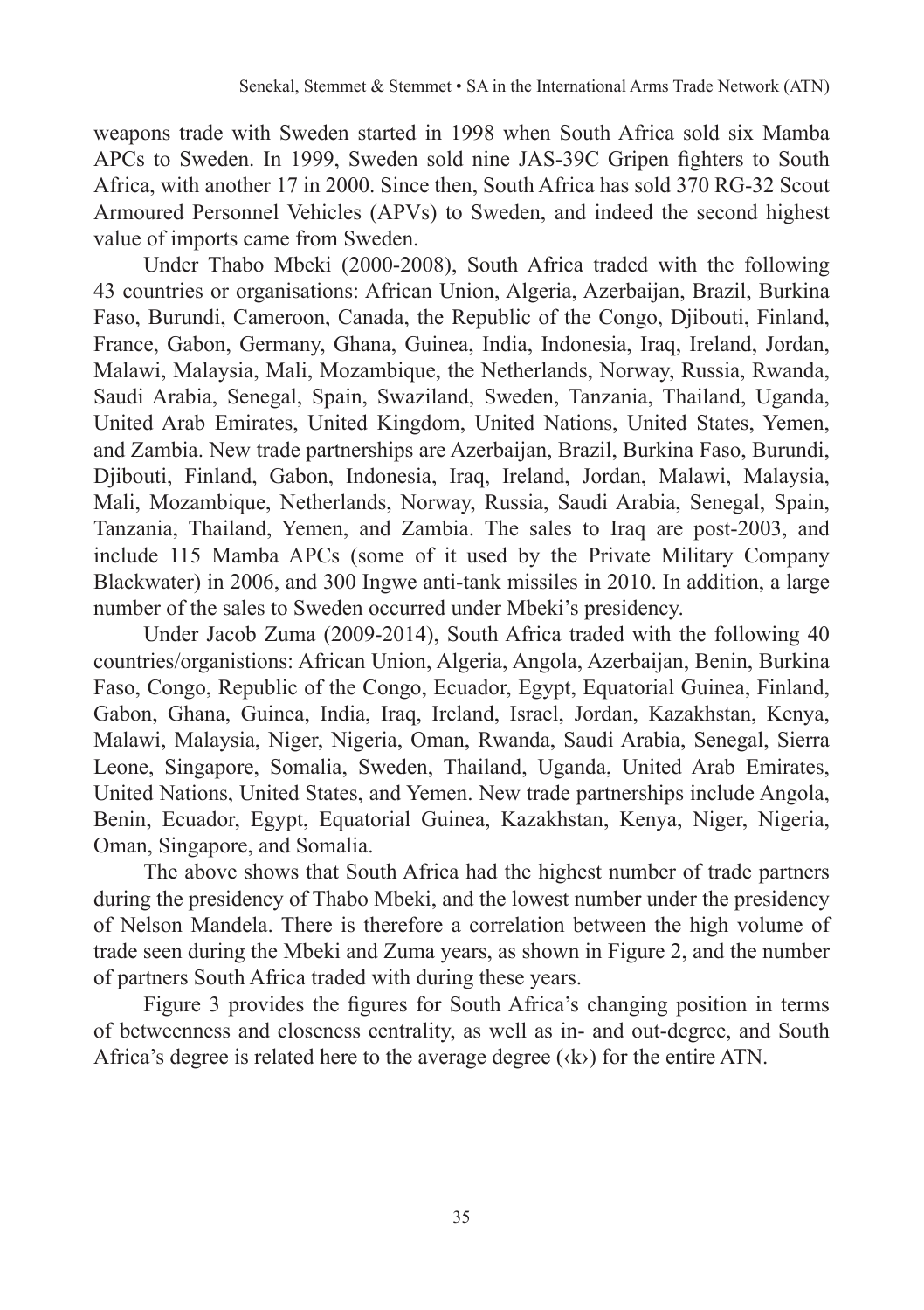

#### **Figure 3. South Africa's changing centralities in the ATN 1995‑2014**

As can be seen in this graph, South Africa had its highest degree and betweenness centrality score under Mbeki, and overall, South Africa's degree remained significantly higher than the average degree in the ATN for the entire period. This illustrates that South Africa is an active role player in the ATN that trades with a significantly higher number of partners than the average country. There is however a nuance to the degree that is shown in the graphs representing the in- and out-degree: while South Africa's total degree was the highest under Mbeki, the country's out‑degree was the highest under Zuma, which means that the country exported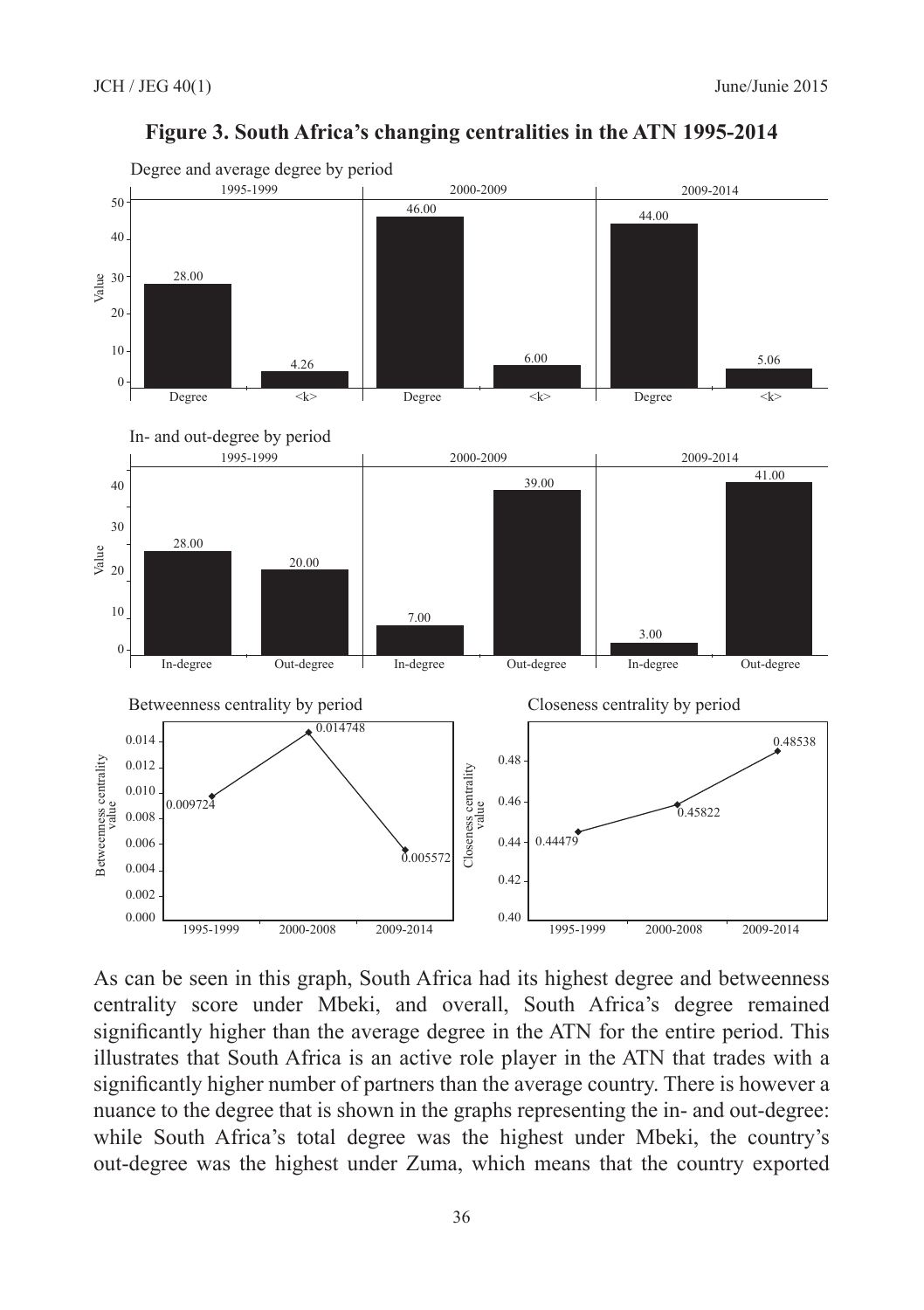to more countries under Zuma than under Mbeki. Also note that the country's out‑degree is always significantly higher than its in‑degree, which indicates that arms exports always occur to significantly more countries than imports.

It is also significant to investigate how South Africa's rankings on these centrality measures changed over time, i.e. whether the country for instance scored in the  $8<sup>th</sup>$ ,  $11<sup>th</sup>$  or  $12<sup>th</sup>$  places on betweenness centrality in the entire ATN under different presidents. The following graph shows South Africa's position under consecutive ANC presidents in terms of betweenness, degree, and in‑ and out degree:



**Figure 4. South Africa's changing rankings on centrality measures 1995‑2014**

Firstly, note that South Africa's ranking using betweenness centrality declined steadily, but the country remains high on this measure. Given the fact that betweenness centrality usually identifies the most important nodes in a network, this shows that South Africa was consistently one of the most important role players in the ATN in terms of connections throughout this period. Degree centrality is also significant, as South Africa was on average one of the ten countries in the ATN that had the highest number of trade partners, although the country was ranked  $11<sup>th</sup>$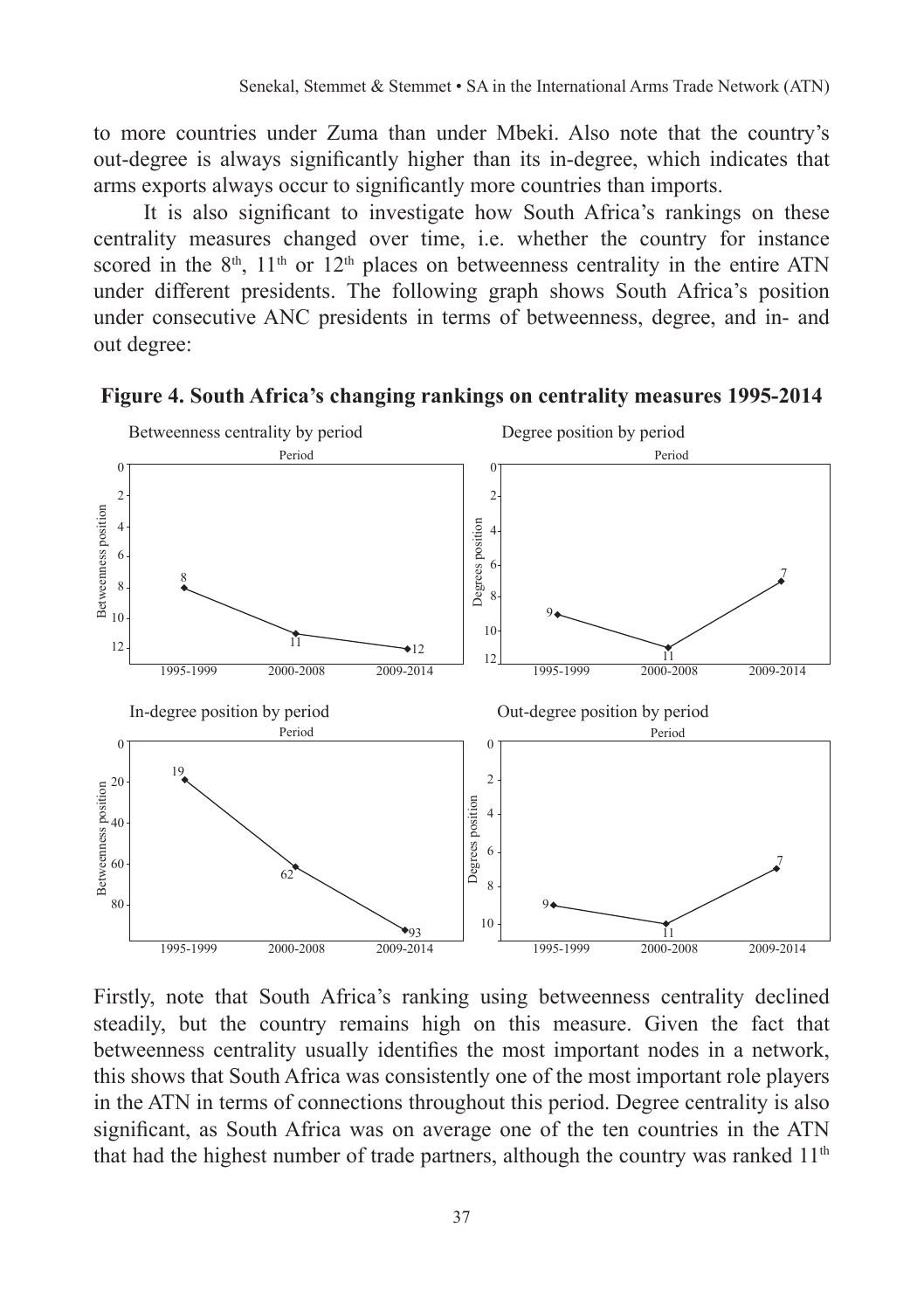under Mbeki. In‑degree shows that South Africa's importance in the ATN as an arms importer has decreased rapidly under consecutive ANC presidents, with the country ranking respectively in the  $19<sup>th</sup>$ ,  $62<sup>nd</sup>$  and  $93<sup>rd</sup>$  place on in-degree. However, as an exporter (out-degree), the country has consistently ranked in the top ten, and is currently the country with the  $7<sup>th</sup>$  highest out-degree. In- and out-degree rankings clearly show how South Africa's position in the ATN is predominantly in the role of exporter: out of 159 countries that traded in the ATN between 1995 and 1999, South Africa had the 9<sup>th</sup> highest out-degree; out of 178 countries that traded in the ATN between 2000 and 2008, South Africa ranked 10<sup>th</sup>, and out of 175 countries that traded in the ATN between 2009 and 2014, South Africa ranked  $7<sup>th</sup>$ .

#### **5. CONCLUSION**

This article has shown how, in terms of connections to other role players in the ATN, South Africa continues to play a relatively important role. Indeed, using degree‑, closeness‑, and betweenness centrality scores, South Africa consistently ranks under the twenty highest-scoring countries in this trade network, showing South Africa to have been a highly active, central and structurally important country over the past twenty years – despite its relatively small overall economy. However, despite the ruling ANC's previous connections with the Soviet Union and other Communist countries, these connections have been shown to be limited since 1994, and South Africa's trading partners since the advent of majority rule have mostly been Western countries. It was also shown how South Africa's trading partners changed under three different presidents, with the country trading with the highest number of countries under Mbeki's rule, and with the lowest number of countries under Mandela's rule. Through South Africa's rankings on betweennessand degree centralities, as well as in‑ and out‑degree, South Africa's changing position was shown, in particular how in‑ and out‑degree characterise the country as an important role player in the ATN as an exporter.

An important further question is how South Africa's changing position in the ATN relates to the past; how did the arms embargoes affect South Africa's position in the ATN? This could be the subject of a future study.

#### **LIST OF SOURCES**

Åkerman A and A Larsson-Seim 2014. "The global arms trade network 1950-2007", *Journal of Comparative Economics* 42(3):535-551.

Barabási A-L and R Albert 1999. "Emergence of scaling in random networks", *Science* 286:509-511.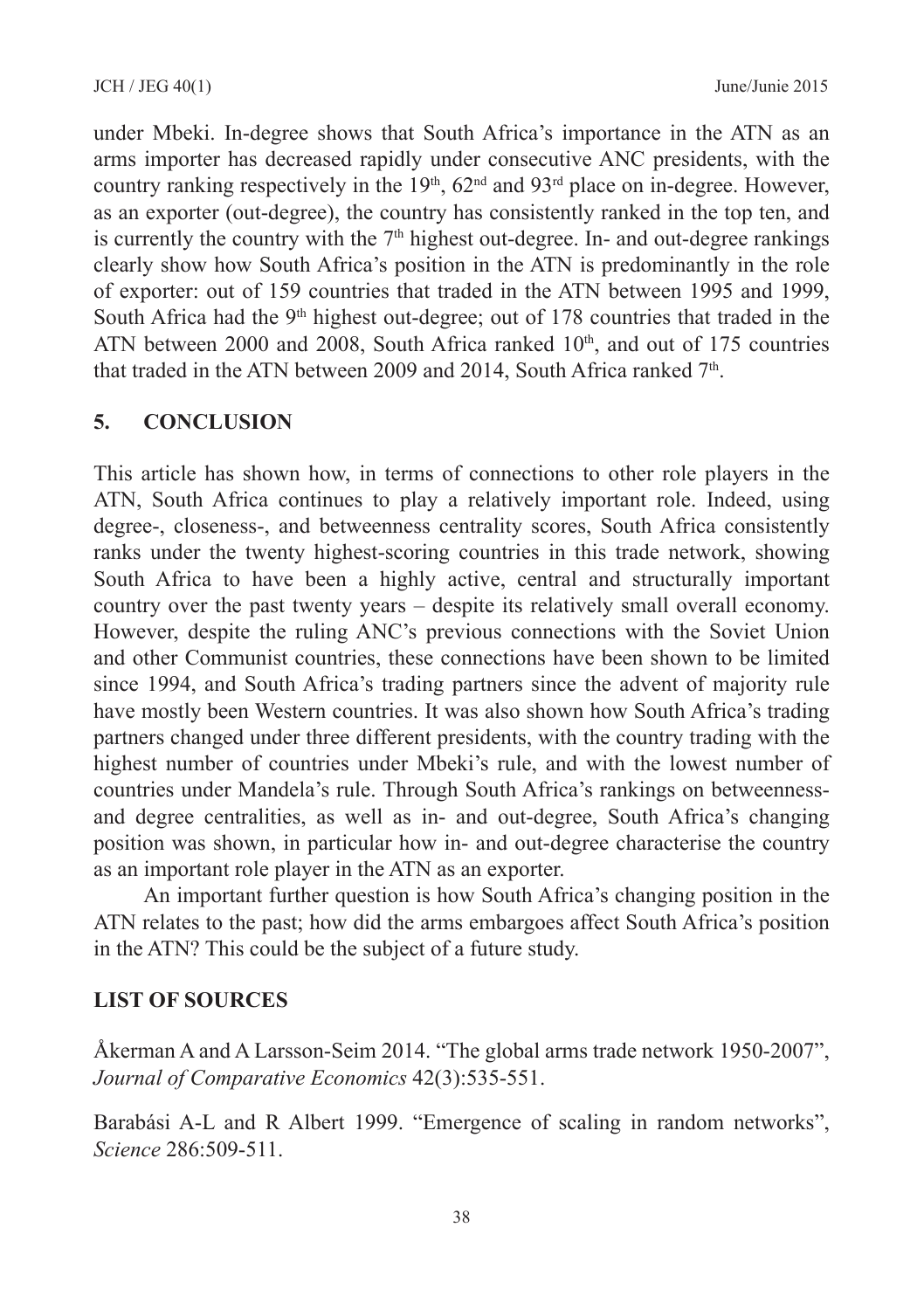Botha D 2003. "South Africa's Defence Industry: Charting a new course?", *ISS Paper* 78, 1-16 September.

Caldarelli G 2013. *Scale free networks. Complex webs in nature and technology*. Oxford: Oxford University Press.

Central Intelligence Agency 1979. "South Africa: The African National Congress", *National Intelligence Daily Cable*, 31 March: 11-13.

De Benedictis L and L Tajoli 2011. "The world trade network", *The World Economy* 34(8):1417-1454.

Estrada E 2012. *The structure of complex networks. Theory and applications*. Oxford: Oxford University Press.

Fagiolo G, S Schiavo and J Reyes 2008. "On the topological properties of the world trade web: A weighted network analysis", *Physics Review* A 387:3868-3873.

Fagiolo G, S Schiavo and J Reyes 2009. "World-trade web: Topological properties, dynamics, and evolution", *Physics Review* E 79:036115.

Fagiolo G, S Schiavo and J Reyes 2010. "The evolution of the world trade web: A weighted-network approach", *Journal of Evolutionary Economics* 20:479-514.

Fagiolo G, T Squartini and D Garlaschelli 2013. "Null models of economic networks: The case of the world trade web", *Journal of Economic Interaction and Coordination* 8:75-107.

Freeman LC 1979. "Centrality in social networks conceptual clarification", *Social Networks* 1(3):215-239.

Giliomee H 2012. "Aanpas of sterf, 1978-1984". In: Pretorius F (ed.) *Geskiedenis van Suid-Afrika. Van voortye tot vandag*. Cape Town: Tafelberg.

Henk D 2004. "Guns and butter: Reframing South Africa's arms industry", *African Security Review* 13(3):13-31.

Newman Mark EJ 2010. *Networks*. Oxford: Oxford University Press.

Prell C 2012. *Social Network Analysis. History, theory and methodology*. London: Sage.

Schiavo S, J Reyes and G Fagiolo 2010. "International trade and financial integration: A weighted network analysis", *Quantitative Finance* 10(4):389-399.